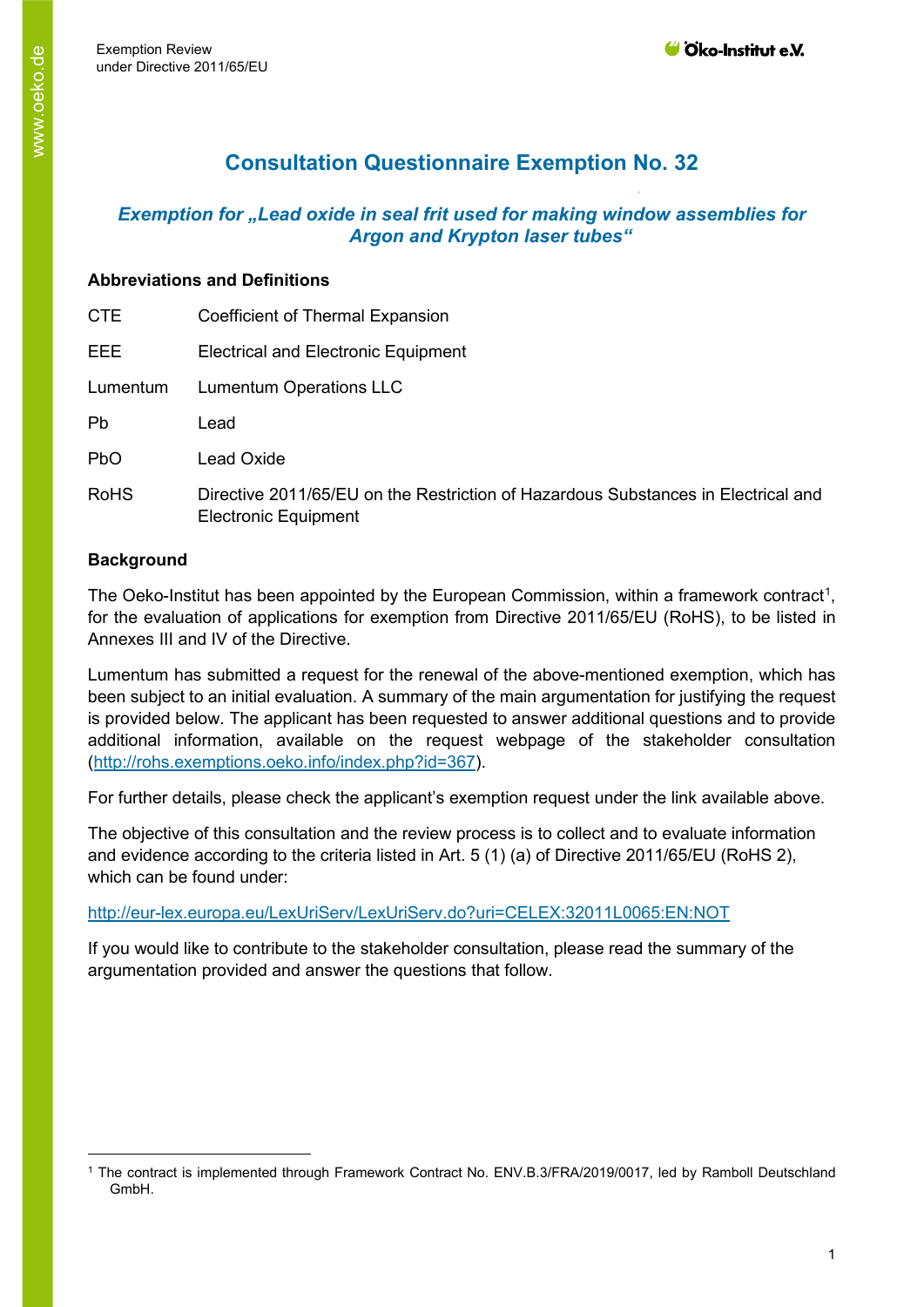## **1. Summary of argumentation of applicant on the justification of the exemption**

#### **1.1. Background**

Lumentum applies for the renewal of Ex. 32 of Annex III of the RoHS Directive:

*"Lead oxide in seal frit used for making window assemblies for Argon and Krypton laser tubes"*

Lumentum (2020)applies for the exemption in its current formulation and requests it to be renewed for 5 years for RoHS Annex I categories 6, 8 and 9. In its application, it addresses only argon lasers and it is not clear if the exemption is still needed for krypton lasers or not. In a later communication, Lumentum (2021) admits that it is not aware whether the exemption is still needed for krypton lasers or not.

#### **1.1.1. Volume of lead to be placed on the EU market through the exemption**

The content of lead in the frit used for making window assemblies in argon lasers is >50% of the homogeneous material (% weight). The annual average of PbO used by Lumentum in the sealing glass frits of Argon lasers is about 200 g. However, only a fraction of that amount enters the EU. Based on Lumentum's direct shipments, only 17g of PbO enters the EU market annually in argon lasers. This amount has not changed since Lumentum's previous application for the renewal of RoHS exemption 32 in 2015. (Lumentum 2020)

Lumentum (2021) states that Coherent, Lexel-Cambridge and LASOS also manufacture argon ion laser tubes as well as krypton lasers. All of the above manufacturers are likely selling and shipping either directly or indirectly around the globe, including to the EU. The consultants thus conclude that the volume of lead specifies by Lumentum for its own portfolio is only indicative of part of the amount of lead placed on the market through this application.

#### **1.2. Technical description**

Argon laser products are used as coherent light sources in a broad range of critical applications, a majority of which are in research, bioinstrumentation and semiconductor manufacturing. This includes flow cytometers, DNA sequencers, and hematology equipment. Instruments are used internationally by both government and private sector agencies for health care, drug discovery, and research applications. In semiconductor manufacturing, argon lasers are used in inspection equipment. (Lumentum 2020)

#### **1.3. Applicant's justification for the requested exemption**

The lead-oxide glass provides a critical thermo-mechanically stable and vacuum-tight seal between the optics and laser tube in applications of relevance to this exemption. Lead-oxide as a raw material lowers the melting temperature of the solder glass/glass frit. This glass frit joins glass of a mirror to the laser metal tube without thermally damaging complex coating layers of the mirror. The softening point of the lead-oxide based material occurs at a narrow temperature range around 420°C and does not thermally damage the nearby fragile components being joined. (Lumentum 2020)

The processing temperatures are restricted by the potential of damage to the components, primarily the optics. Because the optics utilize complex multilayer coatings (>30 layers) using higher temperatures or longer processing times is not advised by the supplier of the optics. The coating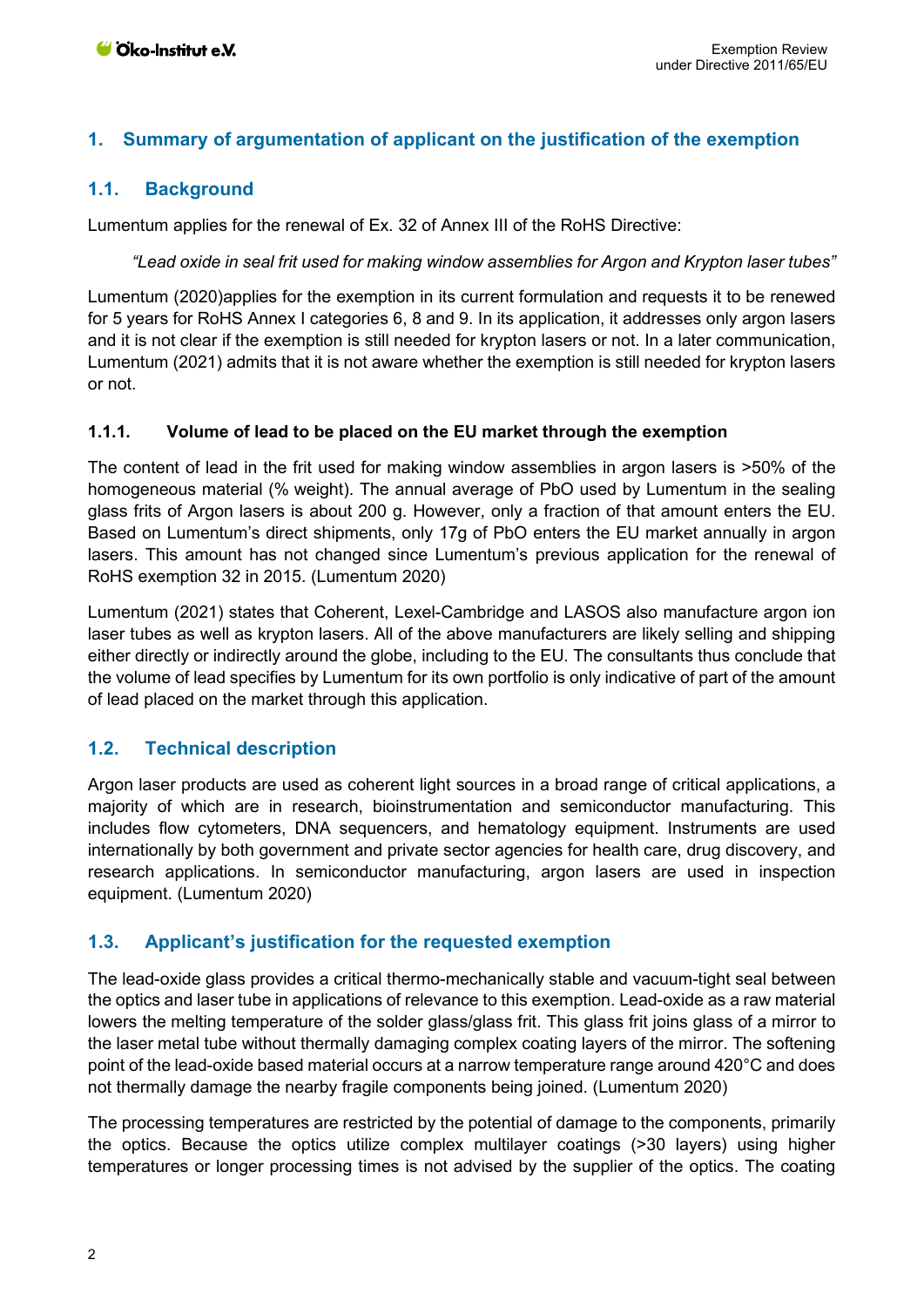fabrication process only allows for stabilization of the key optical properties to 500°C. Processing at temperatures above 500°C will cause failure of the coatings. (Lumentum 2020)

Additionally, the material has a coefficient of thermal (CTE) expansion closely matched to the components for stress-free sealing. The seal frit is required to have a thermal expansion coefficient at 7.0 to 8.0  $10^{-6}$ /K to match to the components for stress-free sealing. (Lumentum 2020)

#### **1.3.1. Availability of alternatives (Substitution or Elimination, roadmap to substitution, reliability of substitutes)**

Lumentum (2020) has not identified lead-free glass that meets the softening temperature and CTE requirements specified above.

Commercially available alternatives to the leaded glass sealing material (frits) are bismuth based. Bismuth based glasses have significantly higher (540°C) melting temperatures than the Pb based frits. In trial builds<sup>[2](#page-2-0)</sup> the lead-free frit did not produce a consistent good flow of the frit material (see illustration photo's in application). To further substantiate this, Lumentum provides a comparison of the coefficients of thermal expansion and sealing temperature of leaded and bismuth based leadfree sealing glass and sealed components in the argon lasers in Table 1 of the application. Thus, the bismuth-oxide based material (frit) is not considered a viable alternative at this time. (Lumentum 2020)

When asked as to alternatives based on other materials, Lumentum (2021) explains that bismuthbased frits are typically used as a replacement for leaded frits due to their lower melting temperatures compared to other type of glass material. Bismuth-free frits are used by the industry for other type of applications but their sintering or firing temperatures are already above 700°C, and their actual melting point is even above 900°C.

## **1.3.2. Environmental and health arguments**

Environmental arguments were not raised as the main justification for this exemption.

#### **1.3.3. The scope of the exemption**

Lumentum was asked as to other exemption in the RoHS annexes that refer to frit materials and possible overlaps with Ex. 32. Lumentum (2021) answered that gas laser tubes are optical components that depend on electric current in order to function. If exemption  $7(c)$ - $1<sup>3</sup>$  $1<sup>3</sup>$  $1<sup>3</sup>$  of Annex III covers glass used for this type of components, Lumentum would welcome to consolidate exemption 32 within exemption 7(c)-I.

As for exemption 4 of Annex IV for "lead in glass frit binder for assembly of gas lasers" seems to be suitable to cover our application however, it would limit it only for medical devices, monitoring and control instruments. It would not cover the use of argon laser tubes in other tool applications.

<span id="page-2-0"></span> $2$  Lumentum (2021) states that the trial builds with bismuth-oxide based frits were performed at different temperatures starting at 480ºC. A good melting, per visual inspection, was only obtained starting from 540ºC.

<span id="page-2-1"></span> $3$  Ex. 7(c)-I of Annex III is currently formulated as follows: "Electrical and electronic components containing lead in a glass or ceramic other than dielectric ceramic in capacitors, e.g. piezoelectronic devices, or in a glass or ceramic matrix compound."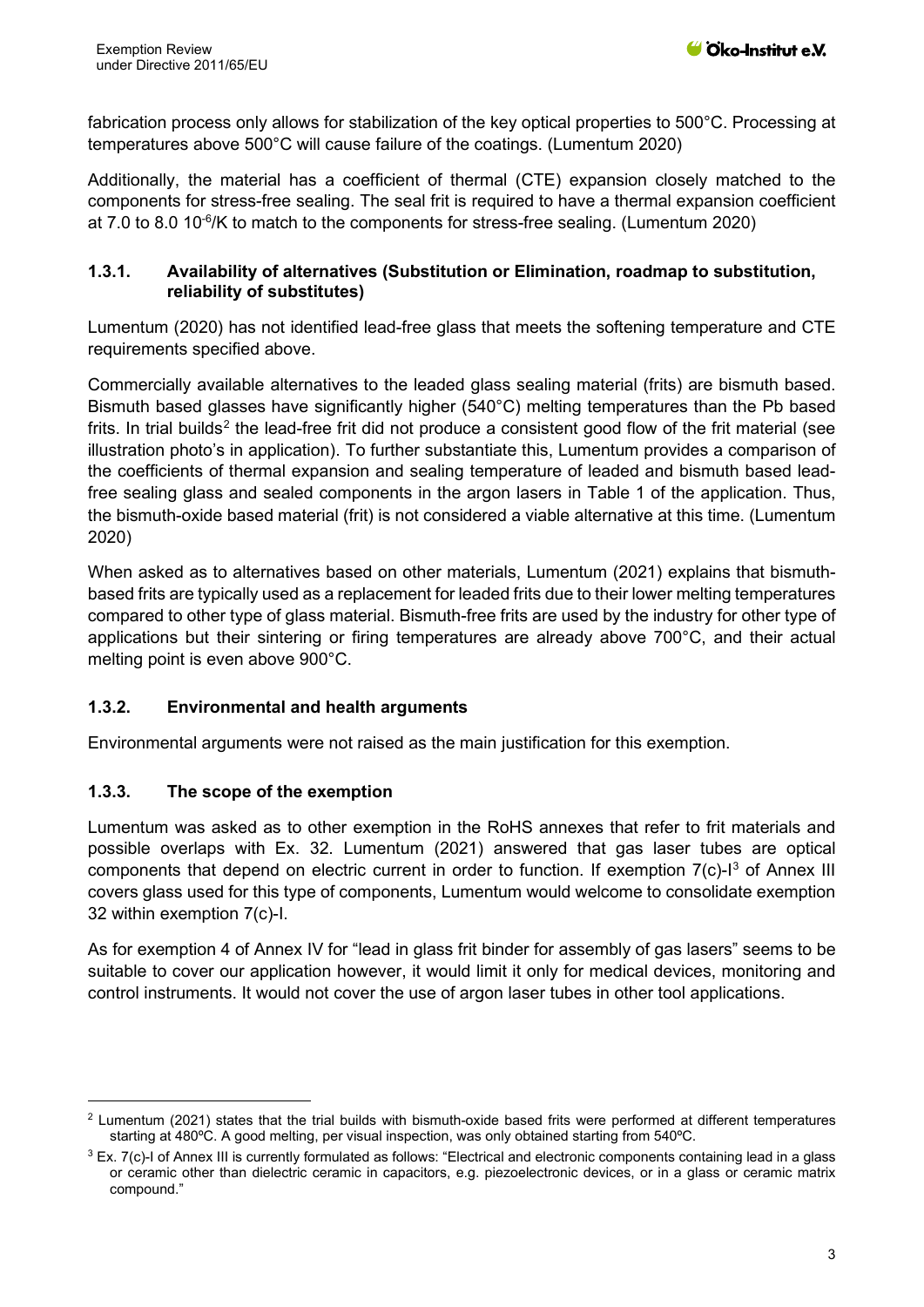## **2. Questions for stakeholders**

1. The applicant has requested an exemption, proposing the following wording formulation:

*"Lead oxide in seal frit used for making window assemblies for Argon and Krypton laser tubes"* 

- a. Do you agree with the scope of the exemption as proposed by the applicant?
- b. Please suggest an alternative wording and explain your proposal, if you do not agree with the proposed exemption wording.
- c. Please explain why you either support the applicant's request or object to it. To support your views, please provide detailed technical argumentation / evidence in line with the criteria in Art. 5(1)(a) to support your statement.
- 2. Lumentum only provides justification of the exemption for argon lasers. If you contend that the exemption is also needed for krypton lasers, please provide justification for this statement on the basis of Article 5(1)(a) of the RoHS Directive.
- 3. Lumentum states that assuming that exemption 7(c)-I of Annex III covers glass used for this type of components, it would welcome a consolidation of exemption 32 within exemption 7(c)-I. Do you agree or disagree with this proposal? Please explain why.
- 4. Please provide information concerning possible substitutes or developments that may enable reduction, substitution or elimination, at present or in the future, of *"Lead oxide in seal frit used for making window assemblies for Argon and Krypton laser tubes"*;
	- a. In this regard, please provide information as to alternatives that may cover part or all of the applicability range of *"seal frit used for making window assemblies for Argon and Krypton laser tubes"*;
	- b. Please provide quantitative data as to application specifications to support your view.
- 5. Please provide information as to research initiatives which are currently looking into the development of possible alternatives for some or all of the application range of *"seal frit used for making window assemblies for Argon and Krypton laser tubes"*.
	- a. Please explain what part of the application range is of relevance for such initiatives (in what applications substitution may be possible in the future).
	- b. Please provide a roadmap of such on-going research (phases that are to be carried out), detailing the current status as well as the estimated time needed for further stages.
- 6. Please provide any further information and/or data that you think is of importance to substantiate your views.

**In case parts of your contribution are confidential, please provide your contribution in two versions (public /confidential). Please also note, however, that requested exemptions cannot be granted based on confidential information!**